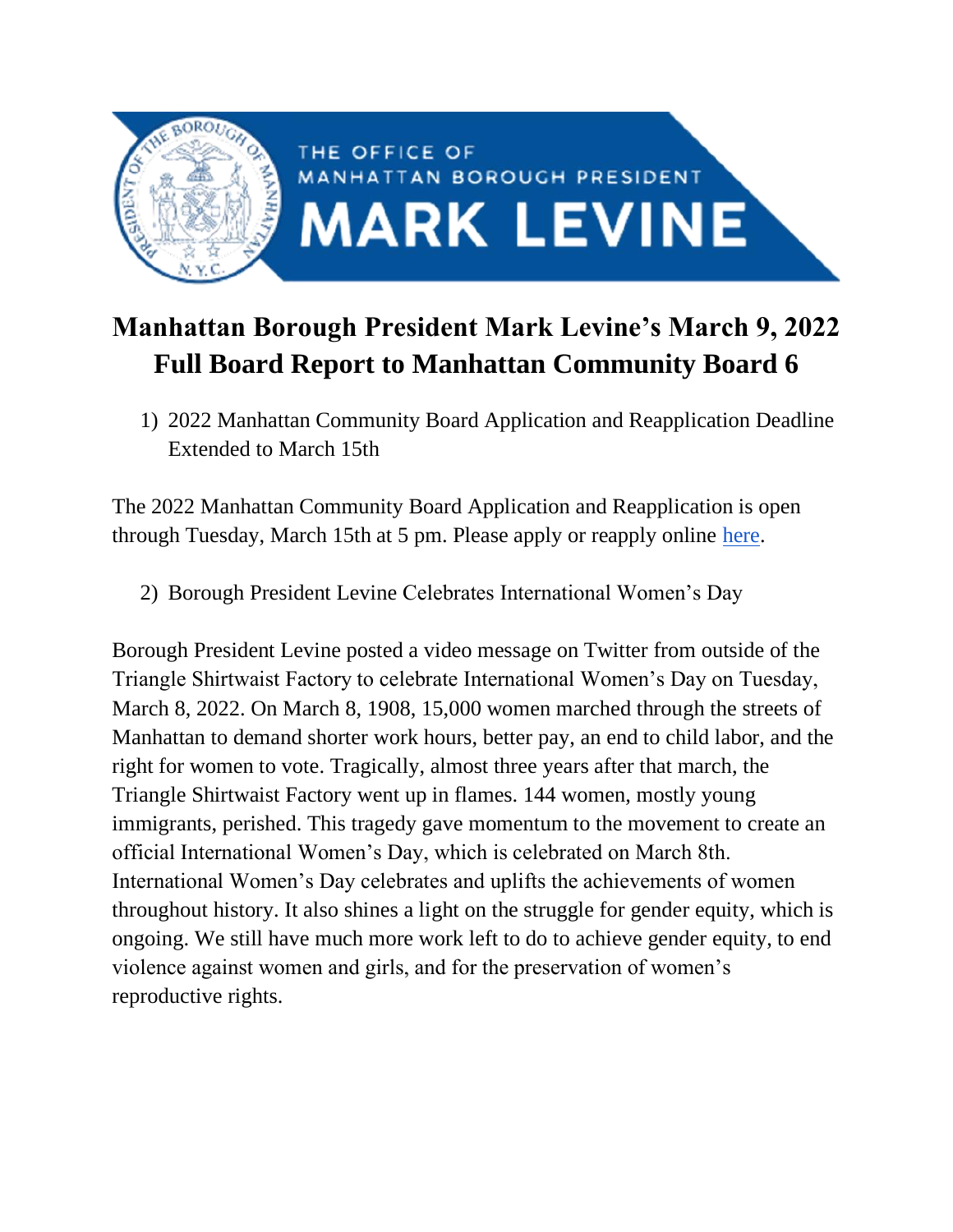3) Borough President Levine Stands with Ukraine

On Monday, March 7th, Borough President Levine joined Council Members Shaun Abreu and Gale Brewer to stand with families and students of the Russian dual language program at P S 145 on West 105th Street to support Ukraine.

Also on Monday, March 7th, Borough President Levine joined Mayor Eric Adams, Council Member Carlina Rivera, and Ukrainian Consul General Oleksii Holubov for lunch at Veselka, where proceeds from all borscht sales will go to help Ukraine.

The Borough President has been at the forefront of calling for the seizure of assets controlled by Putin-aligned oligarchs so as to put financial pressure on his immediate circle.

4) Borough President Levine Calls for Tenant's Right to Counsel to be Fulfilled in Eviction Cases in New York City Housing Court

Borough President Levine continues to call on the Office of Court Administration to slow the docket and to ensure that no eviction cases in New York City Housing Court proceed without a tenant's right to counsel being fulfilled.

5) Borough President Levine Calls for Government Seizure of Assets of Putinconnected Oligarchs

On Friday, March 5th, Borough President Levine joined Jenna Flanagan, host of Metro Focus on WNET to discuss the many Putin-connected oligarchs who have parked their assets in Manhattan real estate, and the need for the government to seize these assets.

6) Borough President Levine Joins The Blue Card and Elected Officials in Calling for Optimum to Drop Television Networks that Downplay the Holocaust and Propagate Russian Government Propaganda